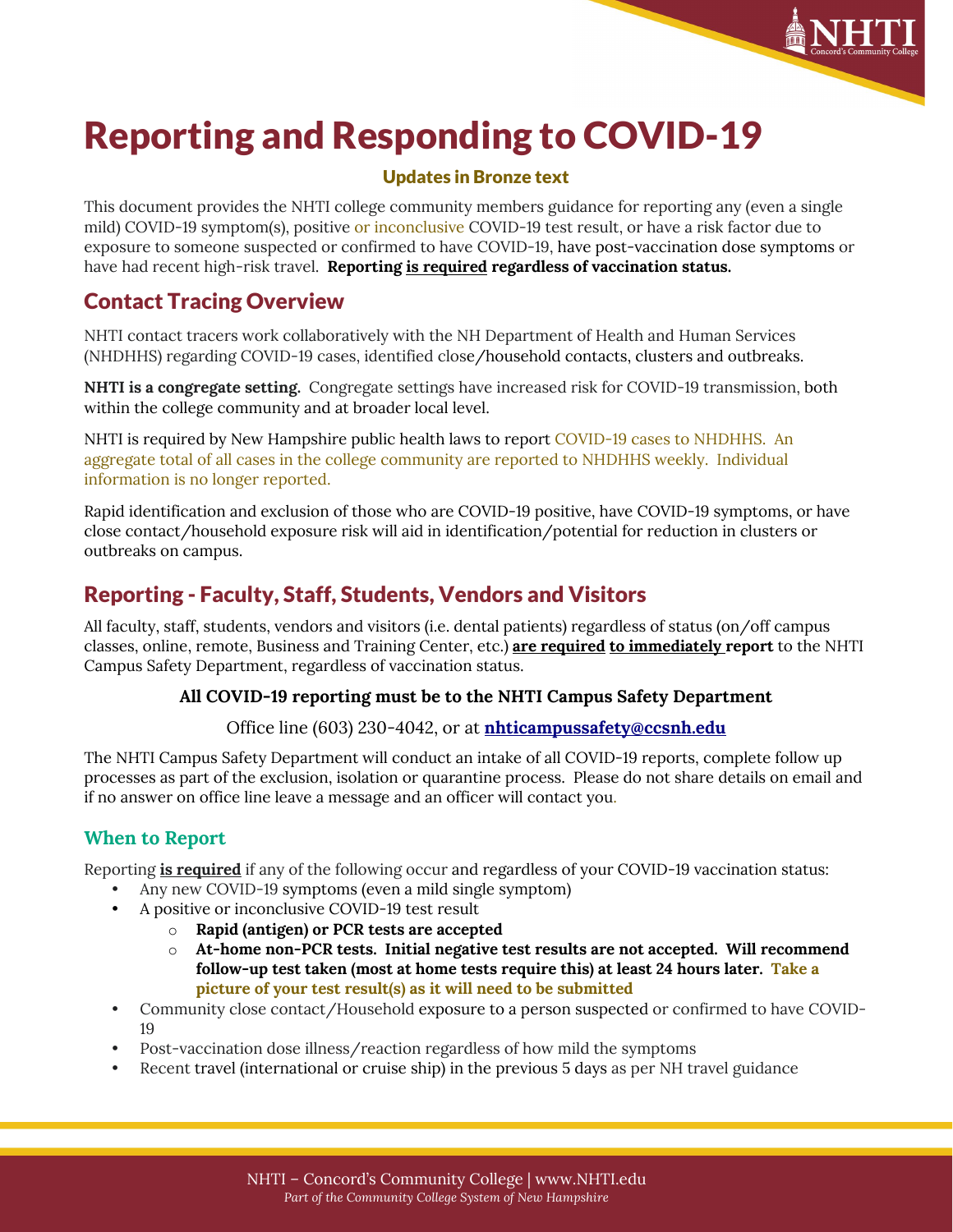### **Exclusion and Reporting Process**

If you meet any of the above listed criteria:

- Do not come to any NHTI facility, or attend any NHTI class, activity or event and:
- **Isolate,** regardless of your vaccination status, if you have:
	- o A COVID-19 positive or inconclusive test result, regardless if you have symptoms or not OR,
	- o Have any COVID-19 symptom(s), even a mild single symptom OR,
	- o Post vaccination dose illness/reaction
- **Quarantine,** regardless of your vaccination status, if you have:
	- o Community Close Contact/Household exposure OR,
	- $\circ$  Have returned to NH in the previous 5 days after international or cruise ship travel

The initial isolation or quarantine step allows the Campus Safety Department to gather necessary information to limit potential for increased contacts and community spread of COVID-19, to determine any potential need for exclusion and/or reporting to NHDHHS and to provide guidance and resource information.

### **Individual Reports to Department Head, Supervisor Faculty or Staff**

If anyone should report any of the COVID-19 criteria to a college employee member do the following:

- Advise the individual to not come to any NHTI facility or attend any NHTI activity or event
- Advise the individual to contact the NHTI Campus Safety Department immediately
- Promptly forward any information you received from the employee/student to the NHTI Campus Safety Department
- Maintain the individual's privacy and do not share information or details of the individual's case with anyone that does not have an absolute "need to know", or without the individual's consent

### What Happens in the Reporting Process

#### **Intake Interview**

Once a report is received a contact tracing team member will contact the individual who has any of the listed COVID-19 reportable criteria and conduct an intake interview and request specific information about their situation. This information may include:

- Dates, times, locations on campus and/or at an off-campus school related activity
- Where in classrooms they were seated and individuals around them
- Identify classroom/lab practices (i.e. PPE, mask wearing)
- Areas outside of classroom when they may associate with others related to the college
- Requesting COVID-19 testing results and vaccination information
- Evidence of return into the United States for travel quarantine

#### **Follow-up/End of Exclusion Period**

Individuals identified as suspected or confirmed COVID-19 case, household contacts or high-risk travel will be advised of:

- Exclusion from campus and campus activities with an anticipated date of return
- Emailed information for NHDHHS isolation/quarantine/self-observation requirements, COVID-19 signs and symptoms, state and college testing and support resources, etc.
- Send exclusion/clearance notification via email to faculty, coaches, advisors, etc. This notification does not contain any information discussed with the contact tracing team.
- Periodic contact to check in for symptom monitoring, testing, etc.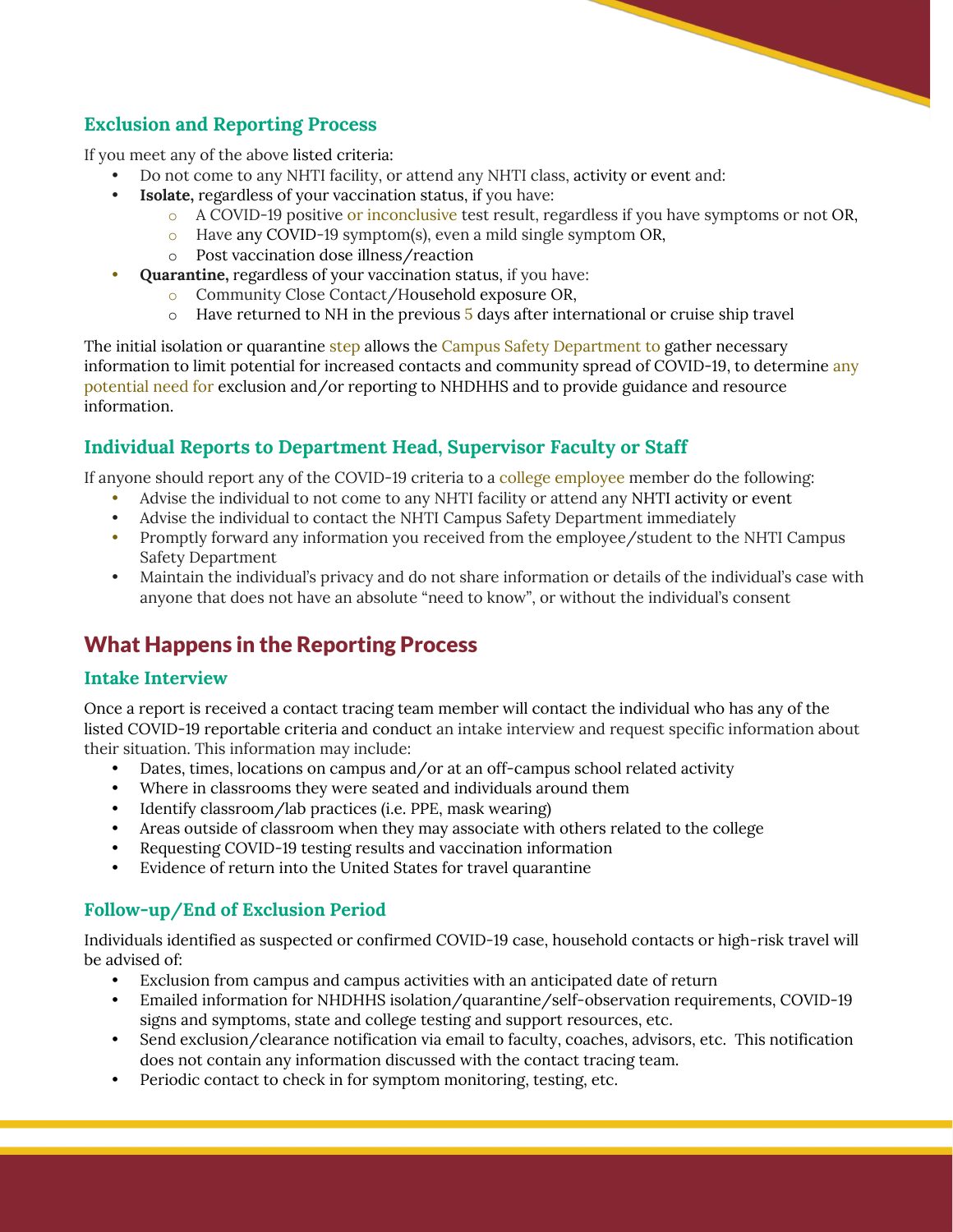• Provide information/final clearance on when the exclusion, isolation or quarantine ends and allowed to return to campus. **Individuals are not allowed to return to campus until provided final clearance email by a contact tracing team member.**

### **Isolation/Quarantine Time Period**

For an Isolation/Quarantine period of at least five days requires masks to be worn days 6-10. Due to the end of universal mask wearing, continued transmission risk for days 6-10 and per NHDHHS recommendation campus exclusion will be for at least 10 day.

### Illness on Campus – Emergent Situation

If any person develops illness on campus or shows signs and/or symptoms of COVID-19, this is considered an emergency situation.

Immediately contact the NHTI Campus Safety Department on the emergency line at (603) 224-3287, for an immediate response. Individuals who are ill shall be isolated from others and an initial assessment will be conducted.

# Post COVID-19 Vaccine Dose Reactions

COVID-19 vaccinations have potential for reaction and symptom development within 1-3 days following receipt of a vaccination dose, however, there are some specific symptoms are consistent with COVID-19, and not the result of a vaccination reaction. This is why post-vaccination symptoms must be reported to the contact tracing team for further evaluation.

# Information Provided to the Contact Tracing Team

All information that is submitted or provided to the contact tracing team is kept in strict confidence and shared limited to only those on a "need to know basis" and comply with applicable laws to maintain the privacy of individuals and their health information.

# Contact Tracing Goals

The main goals of contact tracing are:

- To identify, support and provide information and resources to those directly impacted to be excluded from campus, to self-isolate or self-quarantine per NHDHHS guidance to mitigate community transmission of COVID-19
- To prevent COVID-19 from being introduced into the college community and prevent COVID-19 clusters or outbreak if introduced to campus
- To minimize impact to college operations
- Support the local and New Hampshire community in its overall COVID-19 mitigation effort

# NHTI Contact Tracing Team

The NHTI contact tracing team consists of all members of the NHTI Campus Safety Department, and the NHTI Health Services Director.

All members of the contact tracing team have completed training in contact tracing through Johns Hopkins University.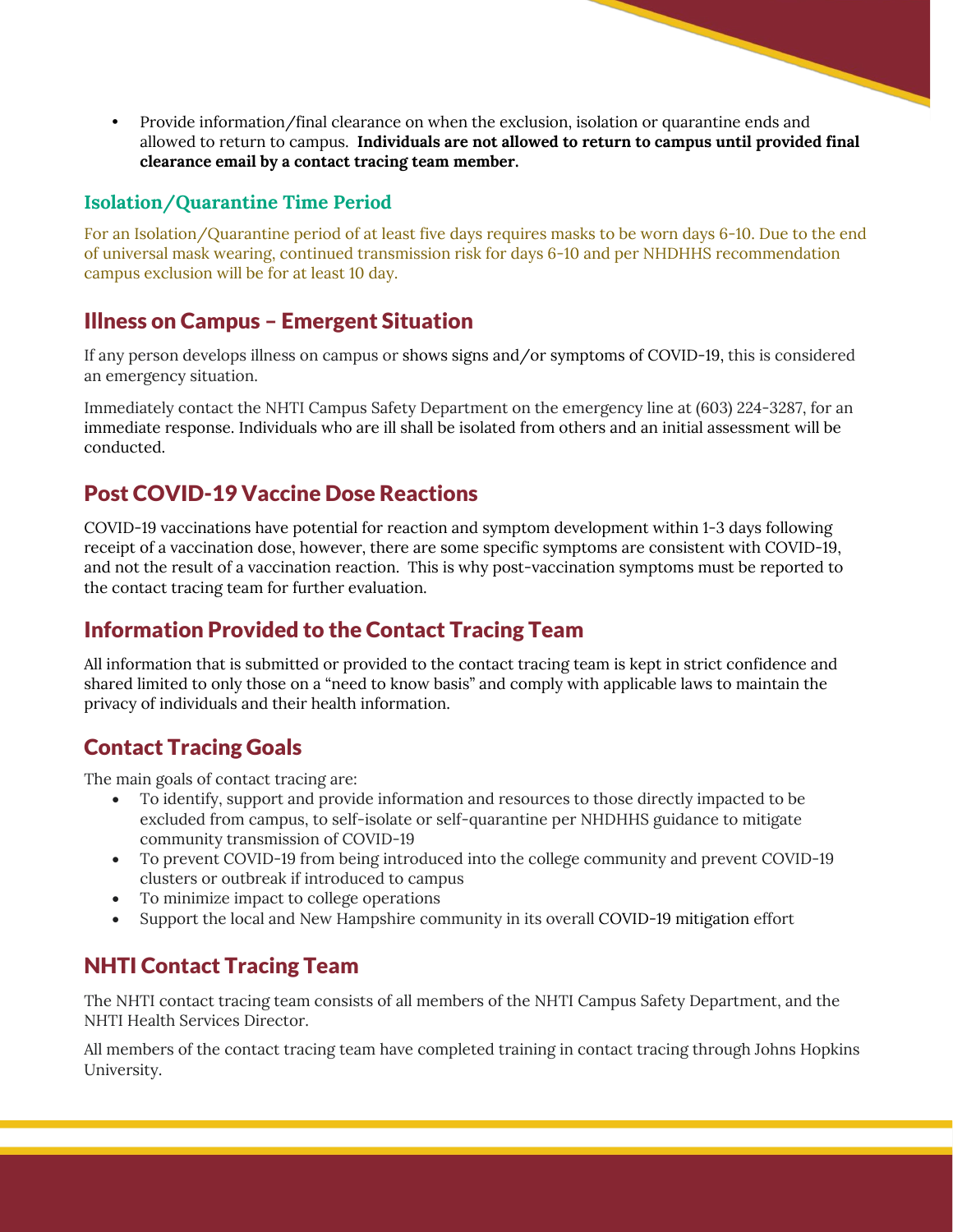# **Definitions**

### **Suspected COVID-19**

Any individual, regardless of vaccination status that have any new or unexplained symptoms of COVID-19, but who have not been tested for COVID-19, are considered to be suspected of having COVID-19.

### **Confirmed COVID-19**

Any individual regardless of vaccination status who have tested positive through a COVID-19 antigen (rapid) or PCR test, are considered to be confirmed as having COVID-19.

### **Contact**

#### **Close Contact**

Within six (6) feet for a cumulative of 15 minutes or longer during a 24-hour period of a person with suspected or confirmed COVID-19 in all situations, except for a Controlled and Monitored classroom setting:

- Controlled and Monitored Classroom setting provided all conditions are met. Conditions are:
	- o Universal, correct and consistent facemask use AND
	- o At least three (3) feet of physical distancing, more is preferable AND
	- o No/limited movement in the classroom AND
	- o Continuously monitored by faculty
- Being sneezed, coughed, or direct physical contact of a suspected or confirmed case of COVID-19 regardless of duration of time

#### **Household Contact**

Any individual who lives and sleeps in the same indoor space as another person suspected/diagnosed with COVID-19 (either a temporary or permanent living arraignment), leading to close contact and potential repeated exposure to the persons with suspected/confirmed COVID-19. This will include resident hall living situations and overnight hotel accommodations for athletics or other programs.

#### **Close/Household contact does not include**

- Asymptomatic persons who are "up-to-date" with all required COVID-19 doses based on CDC guidelines and 14 days after last required dose, or asymptomatic persons who have had COVID-19 in the previous 90 days. These persons are still required to report circumstances to the NHTI contact tracing team for verification of information and guidance for self-observation.
- Brief contact with a COVID-19 suspected/positive person in passing
- Being in the general area that a person suspected or confirmed COVID-19 has been

#### **Exclusion**

Removal from participation in college classes, activities or events due to suspected or confirmed COVID-19, close/household contact exposure and/or due to international or cruise ship travel.

#### **Isolation**

Stay at home away from others and public settings due to COVID-19 symptoms and/or a positive test result (including awaiting a test result), remain in contact with your healthcare provider until you have meet NHDHHS criteria to end isolation period. **Only NHDHHS can legally place persons in isolation.**